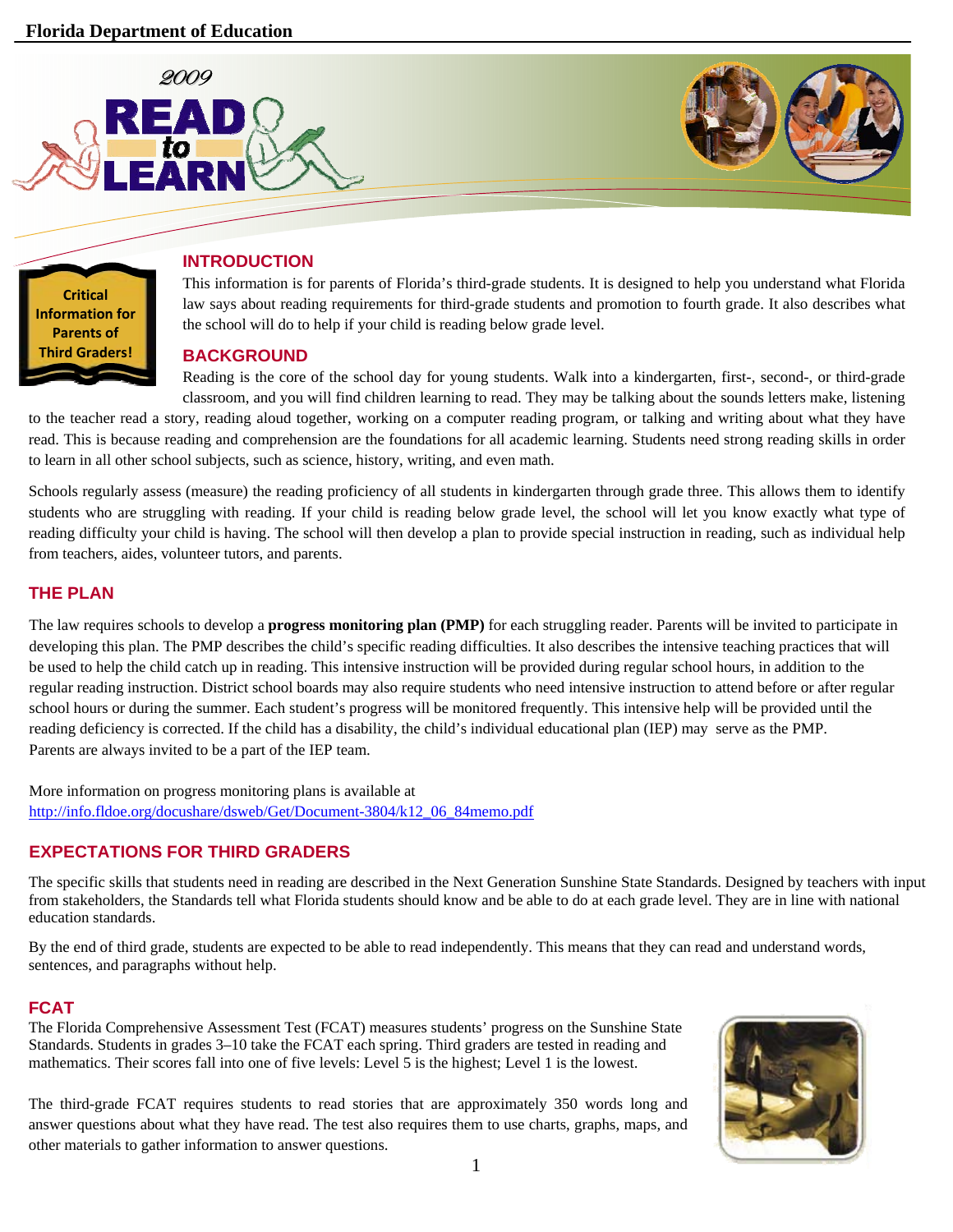

## **What does scoring Level 1 on the FCAT mean?**

When a third grader scores in the lowest level on the FCAT, it warns us that the child is reading at a much lower level than is expected of third graders. Students who score Level 1 may not be able to recognize or sound-out new words or know their meaning. They may have trouble answering questions that identify a story's main idea, main characters, and order of events. They may not be able to use information from charts, graphs, or maps to answer specific questions.

#### **THE LAW**

Florida law says that third graders who score at Level 1 in reading on the FCAT must be retained (not promoted to fourth grade). However, children who demonstrate the required reading level through a state approved alternative standardized reading test or through a student portfolio can be granted a "good cause exemption" and be promoted to fourth grade.

If your child scores at Level 1, you will be notified by the school that your child will not be promoted to fourth grade until he or she achieves the required reading level.

Students who are retained must be given intensive instruction in reading to help them catch up. You will be given information about the intensive instruction that will be provided to help your child make progress in reading.

*Note:* Some students with disabilities, some students with limited English proficiency, and some students who have already been retained twice can receive a "good cause exemption" and be promoted, although they are not reading at the required level. If your child is not eligible for the good cause exemption, you will be notified as to why your child is not eligible. Please refer to page 4 of this document for additional information.

#### **What does the law mean?**

This law means, "We are not going to give up on struggling students; we are going to invest in them." This will have a positive effect on our whole state. It will reduce the need for remedial education in middle and high school and may lower dropout rates and juvenile delinquency. It will also help Florida develop the highly skilled workforce needed for a strong economy.



### **What does retention mean?**

Retention does not mean that the child has failed. It does not mean that teachers or parents are not working hard enough. It does mean that the child needs more time and help to catch up in reading.

### **Purpose of Retention**

The purpose of retention is to give children who have substantial reading deficiencies more time and the intensive instruction they need to catch up in reading.



#### **Why third grade?**

A substantial reading deficiency must be addressed before students can move on to the more difficult schoolwork of fourth grade and beyond. As students progress through the grades, the text and tasks that are required for students to understand what they are reading are more complex. Textbooks become more complex; reading passages are longer. Students use encyclopedias, websites, and other written materials to do research for history reports, science projects, and other schoolwork. Those who have trouble understanding what they read find it very difficult to keep up. Many students become frustrated when they try to tackle this schoolwork without necessary reading skills. For some students, this leads to years of difficulty in school and limited opportunities in adult life.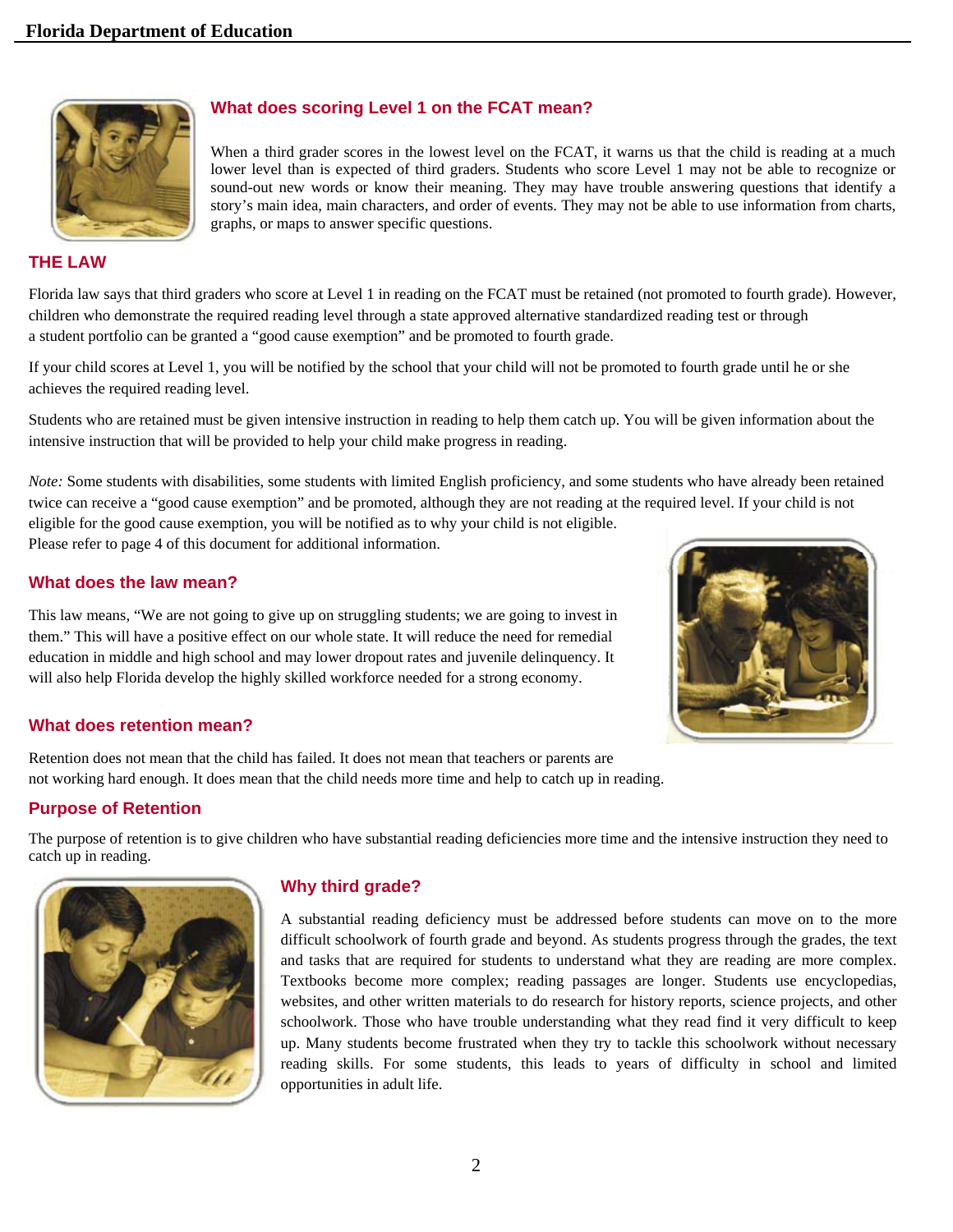## **How will we help students who have been retained?**

Schools must provide reading enhancement and acceleration strategies to students who are retained, including the following:

- proven, effective teaching strategies and methods
- a high-performing teacher
- participation in summer reading camp
- at least 90 minutes of reading instruction each day, which often involves
	- ✓ one-on-one or small group instruction
	- $\checkmark$  special books, computer software, and other instructional materials
	- ✓ more frequent progress monitoring
	- $\checkmark$  tutoring or mentoring
	- $\checkmark$  transition classes that include third- and fourth-grade students
	- ✓ after-school instruction

Parents must also be offered at least one of the following options:

- tutoring using proven strategies
- parent workshops and a parent-guided home reading program
- a mentor or tutor with specialized reading training

Once the intensive instruction has begun, the child's progress will be checked frequently and the teaching strategies adjusted as needed.

# **MAKING PROGRESS**

### **Mid-Year Promotion**

If the child can demonstrate the required reading level before the start of the next school year, he or she may be promoted to fourth grade. If the child achieves the required reading level during the next school year, the child may be promoted to fourth grade at that time: midyear. To be promoted to fourth grade mid-year, the child must demonstrate mastery of the third grade reading skills and beginning fourth grade reading skills. This is because the student must have made enough progress to be successful in fourth grade. The child may be given a standardized test or the teacher may put together a portfolio of the child's work.

### **Intensive Acceleration Class**

If the student has already been retained once in third grade and then scores at Level 1 again, the school must provide an intensive acceleration class that focuses on increasing the child's reading level at least two grade levels in one school year. The intensive acceleration class must:

- have a lower teacher-student ratio than other third-grade classes
- have a high-performing teacher
- provide reading instruction for most of the school day
- **Exercise Students the opportunity to master the fourth grade Sunshine State Standards in** other subjects, such as math and science
- use research-based reading, language, and vocabulary instructional programs
- monitor student progress weekly
- maintain a portfolio for each student

The district must also offer these students the option of being served in a transitional instructional setting designed to help them meet the fourth grade Next Generation Sunshine State Standards, while continuing the remediation of the reading deficiency.